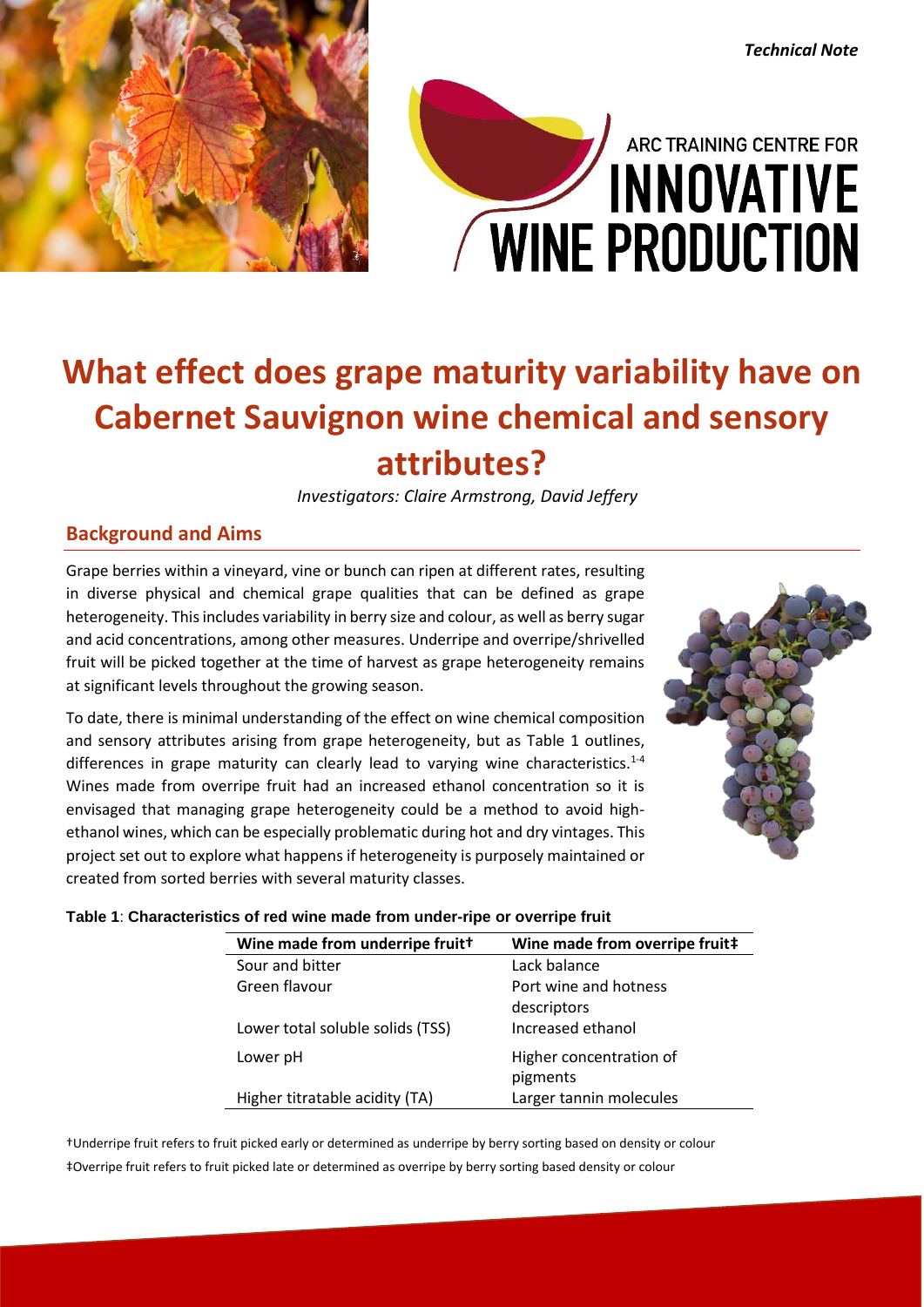



We achieved wines with high, moderate, and low grape Low heterogeneity by sorting commercially ripe Cabernet Sauvignon grape berries sourced from Eden Valley in 2019 (Fig 1). We used five density baths consisting of sugar solutions that increased in density, resulting in underripe berries floating and overripe berries sinking.

> **Figure 1:** Illustration of the proportion of maturity classes 1-5 in low. moderate, and high heterogeneity wine. Maturity class 1 was underripe fruit and maturity class 5 was overripe fruit. Control wine was made from unsorted fruit that represented the natural grape heterogeneity of the 2019 vintage.

#### **Key outcomes**

Our research explored the effects of grape heterogeneity on the chemistry and sensory characteristics associated with aroma, flavour, colour, taste, and mouthfeel attributes of Cabernet Sauvignon wines arising from a temperate warm growing season.

Full results are described in the publication by Armstrong et al.  $(2021)$ <sup>5</sup> Briefly, the key outcomes were:

- For wine sensory descriptors, only 6 of 48 were significantly different. Notably,
	- o *Sour* taste was more closely associated to the high heterogeneity wine.
	- o *Fruity* aftertaste, *floral* aroma, and *pepper* aroma and flavour were higher in the low and moderate heterogeneity wines.
	- o *Savoury* flavour was lacking in the control wine.
- The alcohol content (% ABV) of treatment and control wines ranged from 11.5 % for the high heterogeneity wine to 12.1 % for the control, and no significant differences for the sensory descriptor *heat* were found.
- Titratable acidity was not significantly different between the wines and pH was only significantly higher (by around 0.06–0.08 pH units) in the control wine. There appeared to be no consequences for wine colour due to pH differences.
- There were higher concentrations of anthocyanins in the low heterogeneity wine.
- Grape heterogeneity level did not impact wine tannin content but the high heterogeneity wine appeared to have significantly shorter-length tannins, which was indicative of "harsher" seed tannins that contribute to astringent mouthfeel.
- Numerous aroma compounds had higher concentrations in the high heterogeneity wine, but corresponding sensory descriptors were not scored higher in those wines, suggesting a level of aroma masking.

Taking the sensory and chemical outcomes together, the influence of grape heterogeneity (based on the fruit used in this study) on the resulting wines appeared to be limited. Differences in grape must composition due to increasing levels of grape heterogeneity are still of potential significance for wine quality and style, however, given the influence on parameters such as tannin size, pigments, and aroma compounds. This would be particularly relevant in years where there is a greater abundance of underripe or overripe fruit.

#### **Recommendations**

Fruit sorting in the vineyard or winery (by hand, optically, or via density baths) to circumvent *sour* taste or target *floral* aroma and *fruity aftertaste* characters, may be suggested for occasions where the respective proportion of underripe and/or overripe berries exceeds 10 % of the total fresh weight.